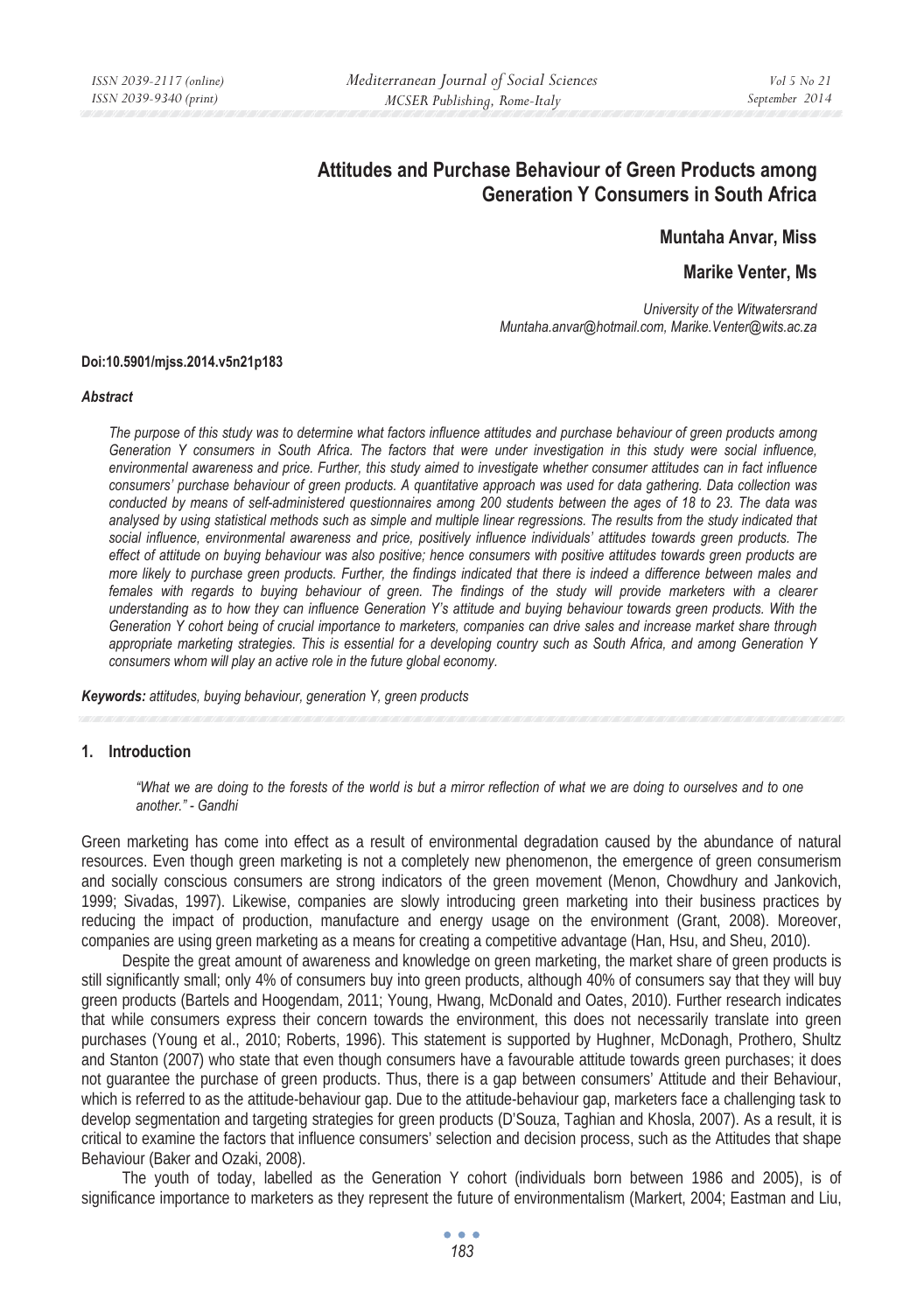| ISSN 2039-2117 (online) | Mediterranean Journal of Social Sciences | Vol 5 No 21    |
|-------------------------|------------------------------------------|----------------|
| ISSN 2039-9340 (print)  | MCSER Publishing, Rome-Italy             | September 2014 |
|                         |                                          |                |

2012). Gatersleben, Steg and Vlek (2002) propose that people who spend the most on organic and green products are the young and affluent class. Given that the African portion of this cohort makes up 84% of the South African market, they are an important target market for the green movement, and remains under researched, specifically concerning their Attitudes towards environmental issues (Lee, 2009; Statistics South Africa, 2011),

Therefore, the purpose of this paper is to determine what factors influence Attitudes and Purchase Behaviour of green products among Generation Y in South Africa. The findings contribute to the current slow development in the green sector (Borchers, Duke and Parsons, 2007), by providing an extensive theoretical understanding on the Attitudes and Behaviours towards green marketing of Generation Y. It provides marketers with a better understanding of Generation Y consumers' Attitude towards and their Buying Behaviour of green products. It also gives marketers a clearer guide as to how the study of Attitudes and Behaviour can assist with the improvement of advertising efforts for green markets (Baker and Ozaki, 2008). The findings of the study will assist marketers to align their green marketing practices to better attract the young South African consumers and thus achieve a distinctive competitive advantage. Marketers need to encourage Generation Y to buy green products as they are the future consumers with large spending power.

By means of a quantitative study, 200 questionnaires were distributed among university students to investigate their Attitude and Behaviour towards green products. Additionally, the influence of three factors on Attitude and Green Purchase Behaviour were explored, namely Social Influence, Environmental Awareness and Price. Further, Gender was used as a moderator and finally the relationship between consumer Attitudes and Buying Behaviour were explored.

# **2. Theoretical Background**

Behaviour measured in studies has always been different from actual purchase behaviour (Gatersleben et al., 2002). Little is known about the relationship between the psychological variable of attitude and actual environmental impact because studies have not focused on environmental behaviour extensively (Gatersleben et al., 2002).

# *2.1 An Overview of the Consumer Decision Making Process*

The Consumer Decision Making Process is a road map that allows marketers and managers understand consumers' minds helping them guide the marketing mix, promotions and other sales strategies (Byron, 2005). The environment has also had an impact on consumer behaviour (D'Souza et al., 2007). The decision making process is very complex in terms of green consumption (Young et al., 2010). In this era of wide-spread environmental concern, it is extremely important to analyse the influences and decision making involved in consumers purchases of environmentally safe goods and services (Oztek and Cengel, 2013).

#### *2.1.1 Involvement in Green Consumerism*

Environmental concern is valued more when consumers are buying everyday low involvement products (Young et al., 2010). Consumers believe that Green Products are expensive and they do not want to take high level of risks. In this instance purchasing high involvement products is more affected by social influences of friends and family (Bloch, Sherrell & Ridgway, 1986).

The different stages of the Consumer Decision Making Process (CDP) model can be discussed in relation to consumers Green Purchase Behaviour. The first step involves the *Need Recognition and Awareness of the Purchase Problem* that is to be solved or the needs and wants that are to be fulfilled (Bloch et al., 1986). In terms of green consumption, more awareness at this stage will improve consumption choices favouring Green Purchase Behaviour (Bloch et al., 1986). *Information Search* in CDP can be external or internal (Byron, 2005). The information base for green consumption taken from internal search such as consumers feelings and past experiences is very low (Baker and Ozaki, 2008). To retrieve extended information on green products high external search activities are advised. Information search leads to the pre-purchase *Evaluation of Alternatives* where consumers compare and choose the one that best fulfils the need or solves the purchase problem (Byron, 2005). If the preferred product has been found leading to *Purchase* and consequently consumption, this step is referred to as the Green Purchase Behaviour. Finally the CDP ends as *Post-Purchase Evaluation* explains the degree of satisfaction or dissatisfaction achieved after usage of the product or service (Byron, 2005). If consumers are fully satisfied this might results in an intention to repurchase or becoming loyal to the brand (Byron, 2005).

Besides the typical Consumer Decision Making Process green consumption and purchase behaviour can also be explained by Young et al.'s (2010) Green Consumer Purchasing Model shown in figure 1 below. This model also has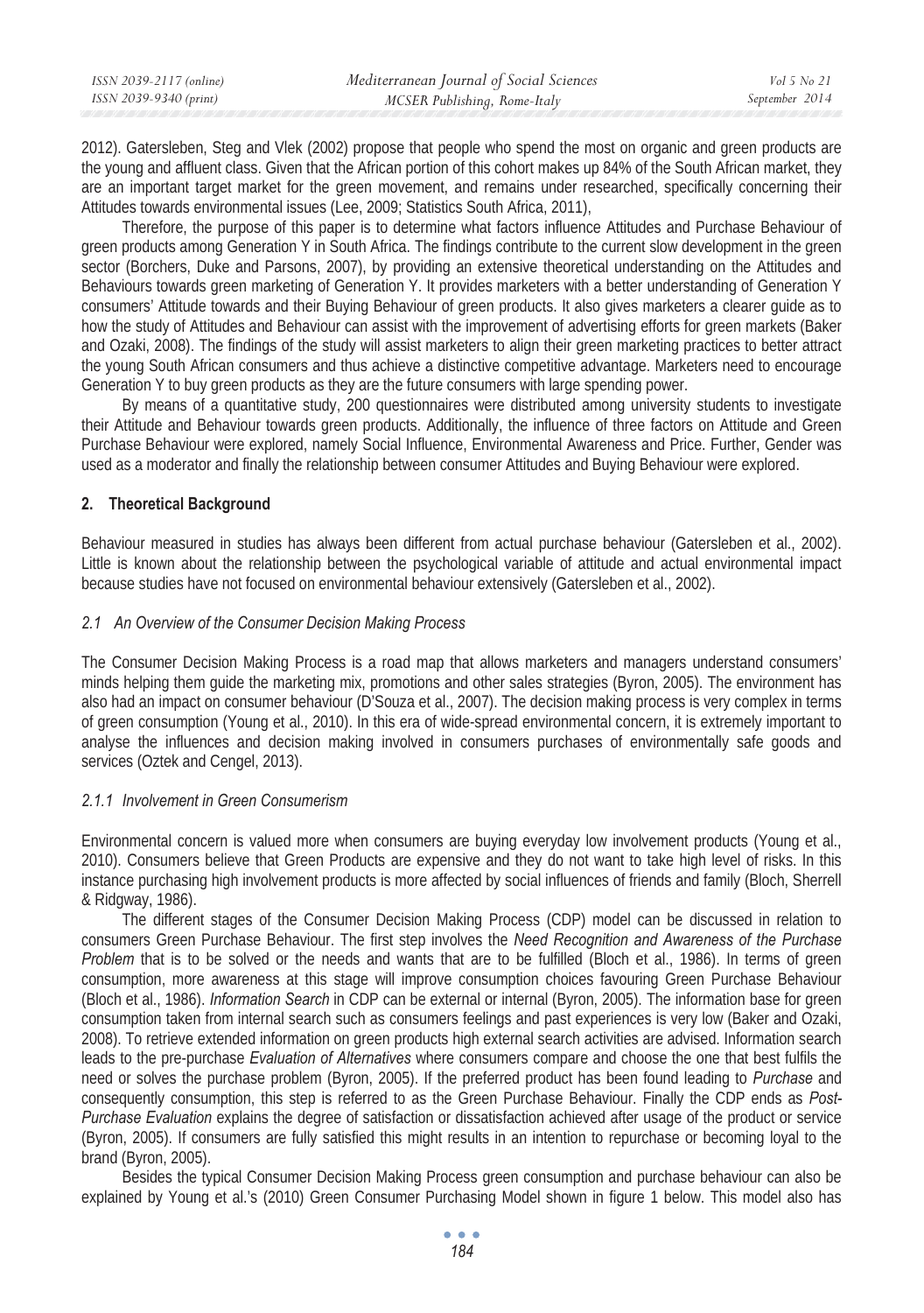green values or awareness as the beginning step leading to purchase. Values and Awareness are followed by the Search of Alternatives based on the green criteria that consumers have set where they might also confirm product knowledge through influences of friends, family or past experiences (Young et al., 2010).

**Figure 1:** Green Consumer Purchasing Model



# **Source:** Young et al. (2010)

# *2.1.2 Attitudes and Purchase Behaviour of Green Products*

The correlation between Attitude and Behaviour can be explained by Fraj and Martinez (2007) two-component and threecomponent relationship model. This model illustrated that out of the three Affective, Cognitive and Conative components of Attitude, Affect plays the main role in predicting Environmental Attitude (Fraj and Martinez, 2007).

# *2.1.3 Green Purchase Behaviour*

Behaviours in the context of the green movement are defined as direct actions that have an effect on the environment (Grob, 1995). Some common green practices include recycling, purchasing organic food, using less paper, saving electricity, avoiding aerosols and plastic bags (Gilg, Barr & Ford, 2005). Consumers have realised the impact of their behaviour on the environment and are shifting towards green buying even agreeing to pay more for green products. Han et al., (2010) indicate a gradual increase in consumers' demand of green enterprises.

To analyse consumers' pro-environmental behaviour, psychographic characters such as knowledge, awareness, values, attitudes, perceptions and concerns for the environment are more reliable than demographics characters (Oliver, Volschenk & Smit, 2011). Consumers who are extremely conscious ("true-blue" greens) might even sacrifice good quality preferences and accept lower levels of performance to save the environment (Han et al., 2010; Roberts, 1996). To better understand consumers green preferences and behaviours to develop green marketing and service strategies Han et al. (2010) and Luzar and Diagne (1999) use Ajzens Theory of Planned Behaviour (TPB) considering it as a strong predictor of human behaviour. The TPB has been derived from the Theory of Reasoned Action (TRA) which allows greater focus in examining the influence of social determinants on behaviour; where social factors are tested as part of the model in this study.

Companies have also introduced Green Product Innovations (GPI's) that perform better than the conventional green products to overcome the gap between economy and environment (Baker and Ozaki, 2008). The most common environmental behaviours people engage into include recycling of plastics, cans, bottles, newspapers and fertilising of garden waste (Baker and Ozaki, 2008). Central to understanding consumer behaviour is the fact that people like to evaluate costs and benefits resulting from a particular behaviour (Han et al., 2010). This can be an effective tool in determining the likelihood to perform any behaviour based on the positive or negative attitudes developed through the evaluations. Basically a positive attitude strengthens the intention and willingness to perform a specific behaviour (Han et al., 2010).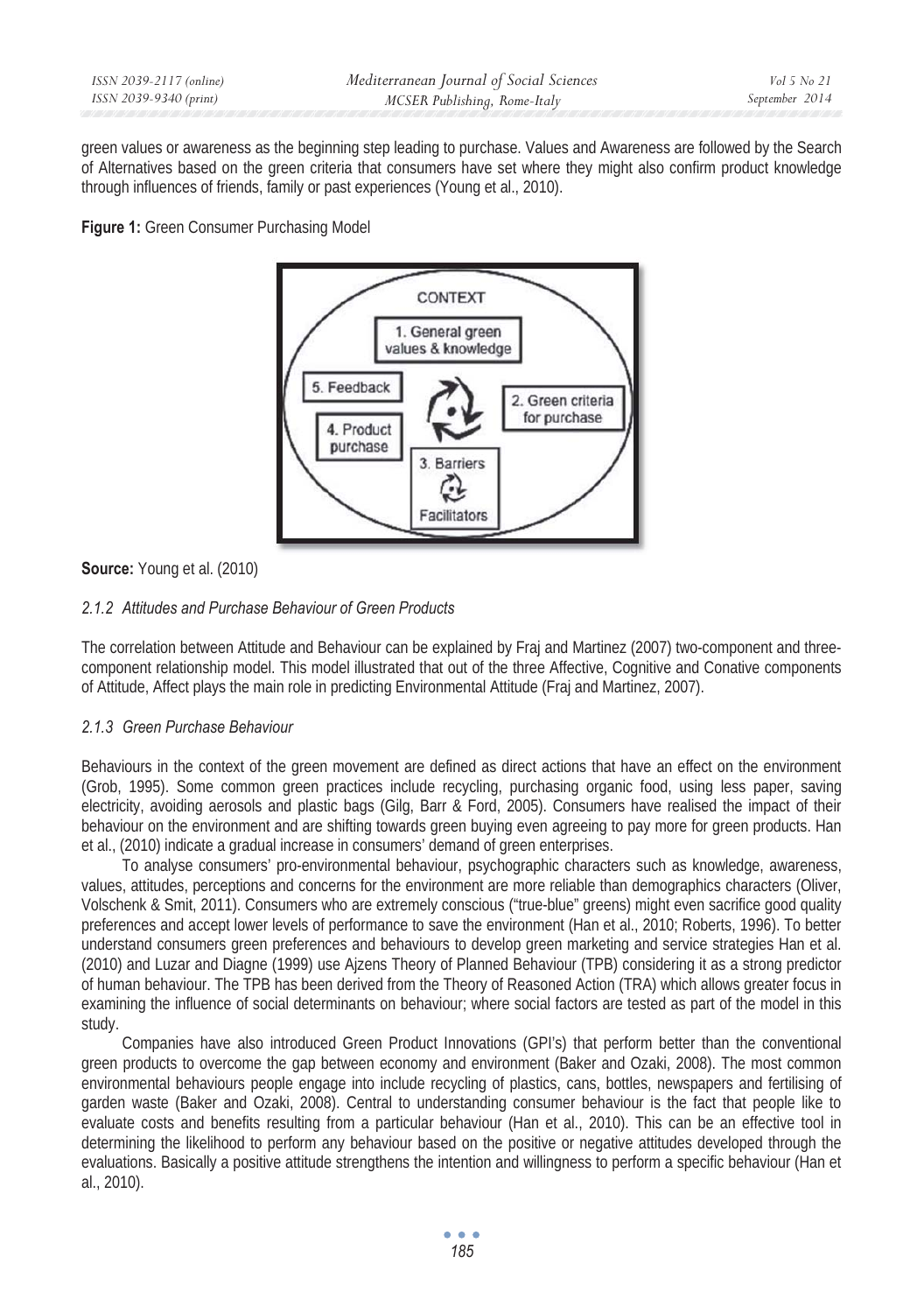#### *2.1.4 Attitude*

Attitudes are better predictors of pro-environmental behaviour than other variables (Padel and Foster, 2005; Tanner and Kast, 2003). Attitudes also inform behaviour (Young et al., 2010). Referring to Ajzens Theory of Planned Behaviour it is stated that consumers' beliefs also form attitudes which are translated into intention and behaviour (Baker and Ozaki, 2008). Consumers' thoughts and feelings influence behaviour (Baker and Ozaki, 2008). Hoyer and MacInnis (2004) argue that attitudes need to be changed to turn behaviour toward environmental practices.

The two main types of attitudes, which many studies have addressed throughout history, regarding environmental behaviour are Importance (perceived importance where consumers express concerns or feel that the ecological issues are important to them) and Inconvenience (level of inconvenience that consumers face when adapting or behaving in an ecologically friendly manner) (Laroche, Bergeron and Barbaro-Forleo, 2001). According to Laroche et al. (2001) Perceived level of responsibility (where consumers believe that businesses are not playing their role in production of ecofriendly consumption products) is also an attitudinal variable that determines consumers' level of environmental consciousness.

Roberts (1996) also identifies selected attitudinal variables of ecologically conscious consumer behaviour. The first attitudinal correlate is Perceived Consumer Effectiveness which is an individual's judgement on his or her ability to have an impact on the environmental resource problems (Roberts, 1996). Liberalism was associated to democrats and liberals who were found to be more ecologically concerned than other groups of individuals (Roberts, 1996). Lastly, Environmental Concern is the concern of social responsibility (Robert, 1996).

Peattie (2001) explains consumer attitudes towards ecological behaviours through a simplified model of environmental orientation during the consumption process. The model shows that based on the degree of conscious environmental orientation, the attitudes of majority of the ecologists were consistent over the consumption process, see figure 2 (Peattie, 2001).

**Figure 2:** Model of Environmental Orientation



**Source:** Peattie (2001)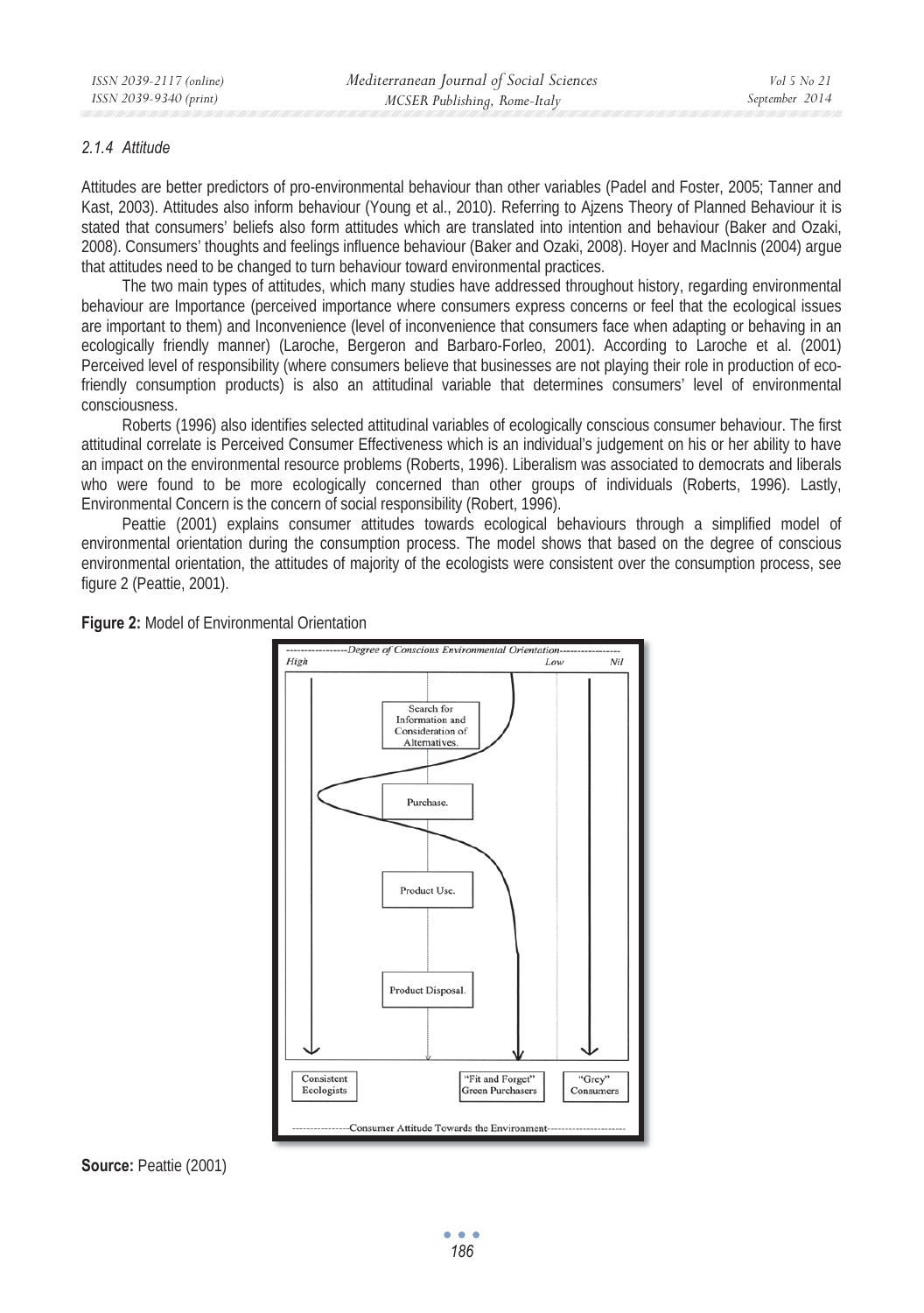# *2.2 Factors influencing Attitudes and Purchase Behaviour of Green Products*

#### *2.2.1 Social Influence*

The value-action gap identifies a crucial point of influence where many consumers would be reactive due to the presence of others (Baker and Ozaki, 2008). For instance some people might throw rubbish in bins when other people are around them and would not do so otherwise. An individual can be highly influenced by his or her social surrounding including relatives, friends, colleagues and business partners. (Han et al., 2010). In mass media advertising reference groups have been rarely used in an association with green products, which is another reason for the niche green market and very few green products (Baker and Ozaki, 2008).

Ajzens Theory of Planned Behaviour (TPB) explains the factor of Subjective norms which are associated with social pressures to perform or not to perform a specific behaviour (Han et al., 2010). Han et al. (2010) also highlight the issue of referents where a consumer would act thinking whether their referent would approve or disapprove certain behaviour. Social influences have said to promote many recycling activities in young consumers specially (Baker and Ozaki, 2008). Young consumers are strongly affected by the coercive power of the group they belong to and are open to change more easily (Baker and Ozaki, 2008).

The model for this study has been adapted from the model proposed by Bartels and Hoogendam (2011) which also shows that Social influence of or direct identification with an environmentally conscious consumer has an impact on Green Purchase Behaviour. These are also known as spill-over effects on the main correlation (Baker and Ozaki, 2008).

**Figure 3:** Social Identification Model



**Source:** Bartels and Hoogendam (2011)

Grob (1995) also says that differences in environmental attitudes and behaviours may occur as a result of social group memberships and associations. Bush, Martin and Clark (2001) expand on consumers socialisation process through the use of social learning theory which proved that direct role models such as fathers, mothers and teachers had the greatest impact on consumers market place knowledge and purchase decisions of consumers, especially the attitudes of young adults (Bush et al., 2001). Consumer socialisation is the process through which consumers gain knowledge, skills and form attitudes towards purchases in the marketplace (Bush et al., 2001). Celebrity role models or endorsers can also induce a social pressure but in the domain of materialistic, high status and expensive products. Such entertainers including athletes are also a good source of product information (Bush et al., 2001).

# *2.2.2 Environmental Awareness*

For the past few years a growing interest has been noted in raising awareness about environmental issues among consumers when they are making purchases (Young et al., 2010). Environmental knowledge is linked to positive environmental behaviour (Tanner and Kast, 2003). Exposure is a key factor to environmentalism. The more knowledge people have about Green Behaviour practices the more they will act positively (Roberts, 1996).

Environmental awareness has been ranked as one of the most important predictors of appropriate environmental behaviour (Grob, 1995; Gatersleben et al., 2002). Environmental awareness is also considered as knowledge about the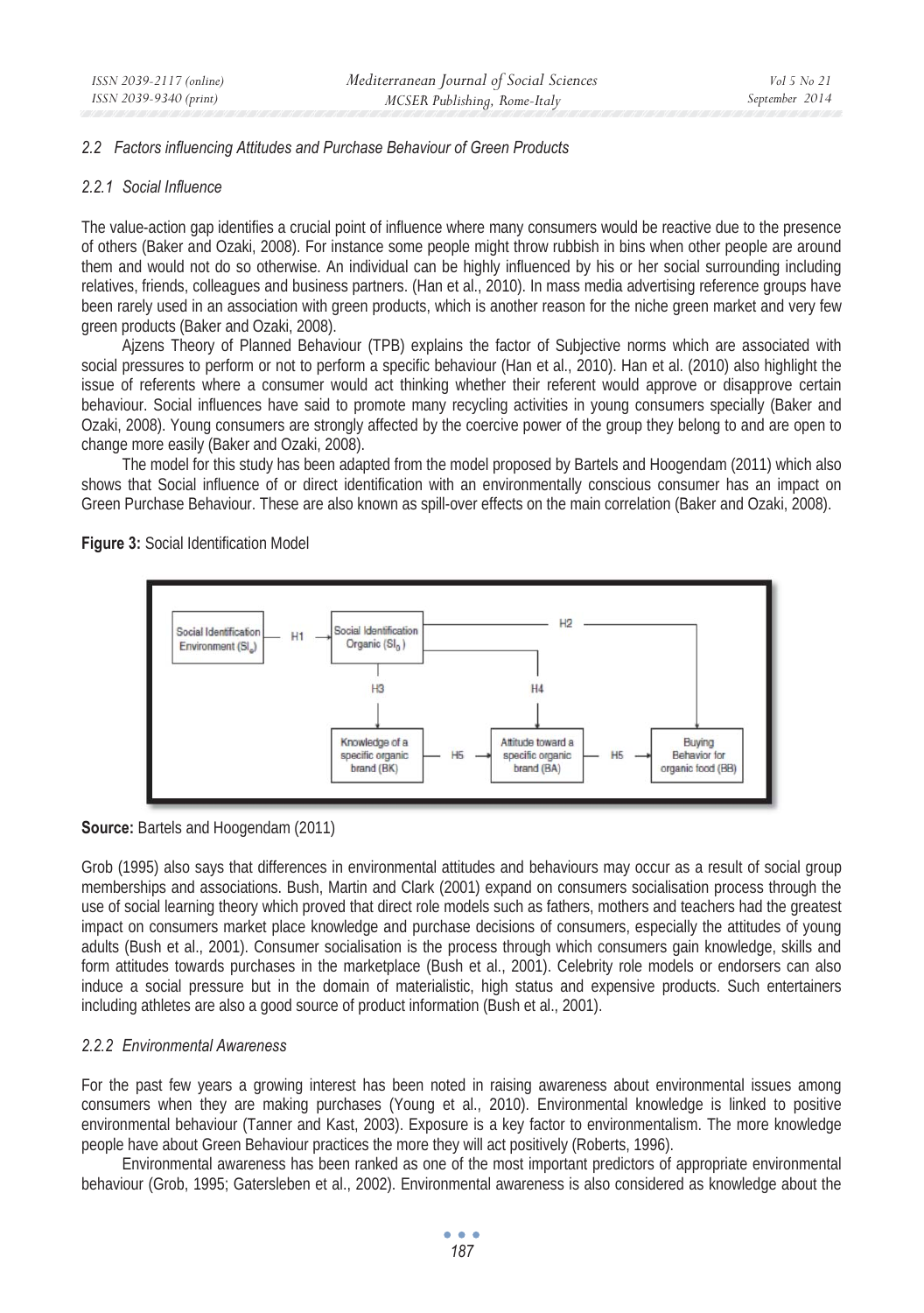| ISSN 2039-9340 (print)<br>September 2014<br>MCSER Publishing, Rome-Italy |  |
|--------------------------------------------------------------------------|--|

facts and general concepts relating to the environment and ecosystems (Mostafa, 2007). This knowledge is also known as Ecoliteracy (Laroche et al., 2001). Abstract knowledge influencing all the different phases of the decision making process is also considered important and essential in environmentally concerned behaviour (Laroche et al., 2001). Grob (1995) explains two main components of awareness which are factual knowledge and recognition of environmental problems for testing more appropriate eco-friendly behaviour. In this study the model of External Influences on Environmental Awareness by Gadenne et al. (2009) was also used to give an overview of the factors influencing environmental awareness.

There are a huge proportion of consumers who are unaware of the environmental consequences of their behaviour (Padel and Foster, 2005). This is because they are not enough exposed to the different communications created in terms of green products (Baker and Ozaki, 2008). However they desire more information on eco-friendly practices (Young et al., 2010). Many consumers cannot identify organic products due to their non-availability as well as the presence of very few brands available in some regions only (Gatersleben et al., 2002). It is also very important for consumers to have marketplace knowledge about green products such as prices, shopping locations and availability of products in stores (Bush et al., 2001).

#### *2.2.3 Price (Willingness to pay)*

Modifications in Green Purchase Behaviour must be investigated in the context of product attributes such as price. Consumers are price sensitive when it comes to going green (D'Souza et al., 2007). Young et al. (2010) identified price as a barrier to Green Purchase Behaviour by stating that it reduces the influence of green values and attitude in making purchase decisions. But consumers who are most involved with the environment are willing to pay a green premium in comparison to those who are less involved and not willing to pay more (Vlosky, Ozanne & Fontenot, 1999).

Customer willingness to pay and price perceptions have been considered as two important factors when studying the construct of price in relation to attitude and behaviour (Oliver et al., 2011). The severity of harm caused by ecological issues to the environment also encourages consumers to pay higher price for certain green products (Laroche et al., 2001). The model of Attitude and Willingness to Pay by Hansla, Gamble, Juliusson and Garling (2008) is an appropriate model for understanding positive attitude and willingness to pay for electricity produced through green sources. Laroche et al. (2001) also look at the relationship between attitude and price and willingness of consumers to pay by explaining two significant attitudes namely the attitude of perceived inconvenience and the attitude of corporate responsibility.

Behaviours such as recycling and buying green did not predict willingness to pay more for green products and services. For instance a consumer might have a positive attitude towards recycling and recycles on a regular basis, but may not be willing to pay more (Hansla et al., 2008). However, committed environmentalists do not worry about price as a major factor in determining their behaviour (D'Souza et al., 2007). But price remains a barrier unless discounts and promotions are emphasised, quality and product performance are made credible and value for money is obtained (Gatersleben et al., 2002).

#### *2.2.4 Gender*

Studies that have not taken demographic profiles of green consumers into consideration, have failed to review environmentalism effectively (Roberts, 1996). The reason for such a discrepancy is that some people act more responsibly than others (Padel and Foster, 2005). Baker and Ozaki (2008) also consider Gender as an important demographic predictor of Attitude towards Green Purchase Behaviour.

Turner (1994) identifies a large difference in the attitudes of men and women. Roberts (1996) shows evidence that majority of the green consumers are females. Females always performed more ecologically than males (Gilg et al., 2005). Females with higher education have a greater positive Attitude towards Green Purchase Behaviour and environmental consciousness (Oztek and Cengel, 2013). Gilg et al. (2005) identified more males to be present in the group of nonenvironmentalists. Males are less environmentally active. But men in the UK are said to becoming increasingly health conscious (Gatersleben et al., 2002). Therefore a more comprehensive study on Attitudes of Genders is required due to the contradictory results stated above (Mostafa, 2007).

#### *2.3 Generation Y (The Millenials)*

According to Sullivan and Heitmeyer (2008) Generation Y are the group of consumers born between the years 1977 to 1994 and are aged between 14 to 31 years old. This group of consumers are characterised by the norms of high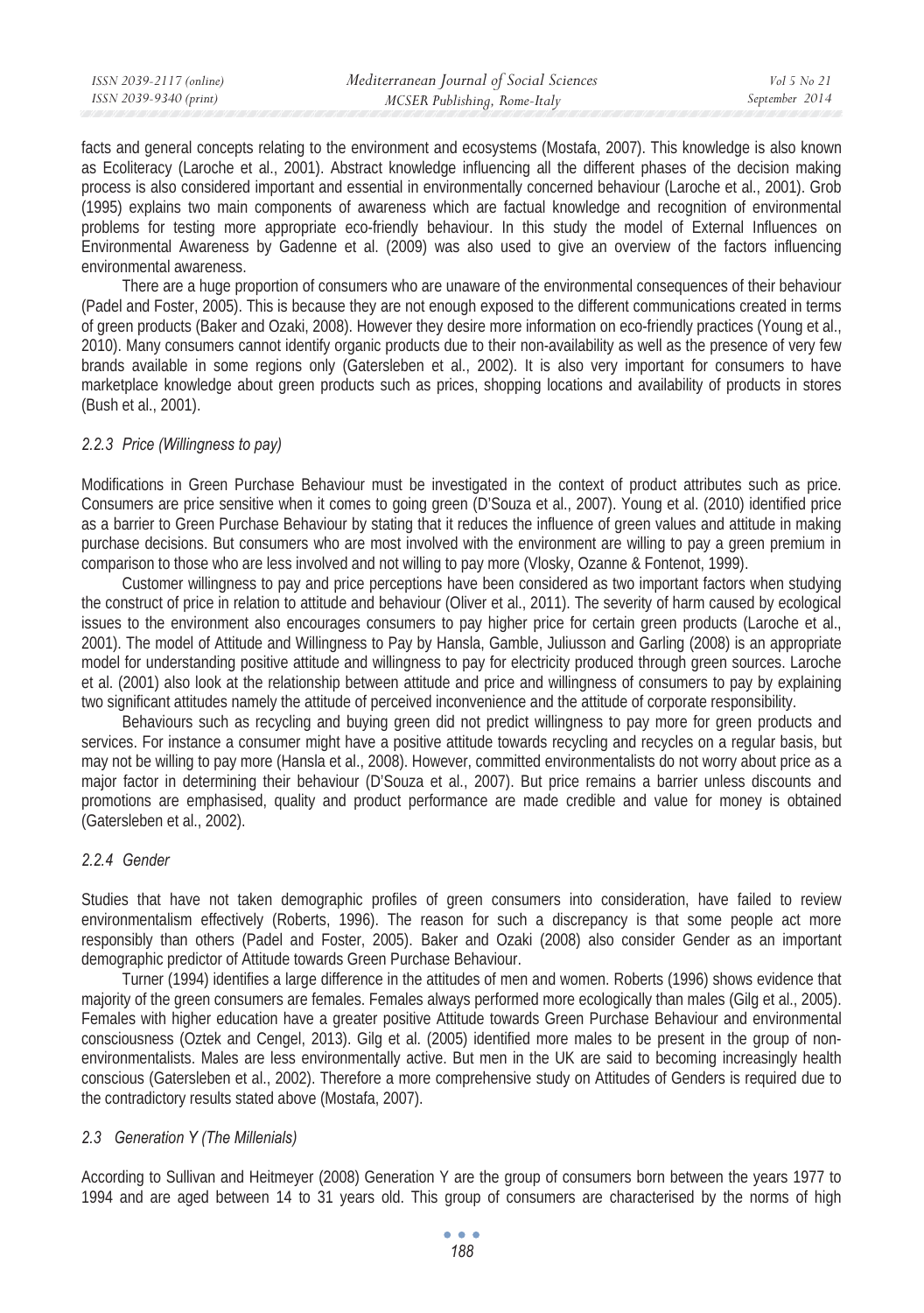| ISSN 2039-2117 (online) | Mediterranean Journal of Social Sciences | Vol 5 No 21    |
|-------------------------|------------------------------------------|----------------|
| ISSN 2039-9340 (print)  | MCSER Publishing, Rome-Italy             | September 2014 |

discretionary income, quality seekers, technologically advanced, socially conscious, and willing to pay more for brands and are brand loyal (Sullivan and Heitmeyer, 2008; Lee, 2008). Smith (2010) refers to Generation Y as the Millenials and states that little research has been done to study the environmental behaviour of Generation Y.

Borchers et al. (2007) from their study identified that the respondents aged below 30 preferred the alternative of green products rather than non-green products. D'Souza et al. (2007) also associated Green Purchase Behaviour with the demographic characteristics being young, affluent, well-educated and dwelling in urban areas. Statistically, most of the green consumers are young females (Gilg et al., 2005).

Generation Y is highly aware of the impact of global warming and value green facilities from home to workplace (McDougle, Greenspan and Handy, 2011). Their attitudes towards the environment are positively related to their proenvironmental actions (Smith, 2010). As a result they are becoming highly active in the market place (Lee, 2008). Therefore this research was focused on testing the Attitudes of Generation Y to develop motivations that encourage their Green Buying Behaviour in a South African context.

# **3. Research Design and Methodology**

A quantitative method was applied through the use of self-administered survey questionnaires. A conclusive approach was applied where secondary data was collected in the form of journal articles from existing academic databases. Data gathering was pre-planned through descriptive research and the cause-and-effect relationships between variables were tested through the casual research technique (Malhotra and Birks, 2007). For descriptive research, a cross-sectional design was used.

# *3.1 Primary Data and Sample*

Primary research was conducted by collecting information directly from respondents through questionnaires which were distributed to respondents from an independent sample of 200 students from the university's student population who were approached on different campuses as well as in class. This population consisted of male and female students, aged between 18 to 25 years (Generation Y) from the University of the Witwatersrand in Johannesburg, South Africa. Generation Y is considered to be the biggest group of future buyers and said to have greater spending power than other consumers (Noble, Haytko and Phillips, 2009). Therefore, convenience sampling was used. Ethical issues were taken into consideration for this study as the responses collected from the participants through questionnaires were kept confidential.

# *3.2 Secondary Data*

A comprehensive literature review was carried out to identify gaps in the literature. The two main reputable databases that were used are Google Scholar and the Wits library database including Emerald, EbscoHost, ScienceDirect, Wiley and JSTOR. A wide range of journal articles, dissertations and working papers from both national and international researches were used to maintain the quality of the study.

# *3.3 Data Processing*

From here a step by step processing of the data took place through collecting, editing and coding it based on the format of the questionnaire. All the data was stored in excel spreadsheets so that it could be imported on to SAS Software Enterprise Guide 5 for testing and analysis.

#### *3.4 Measuring Instrument*

The statements or items in the questionnaire were adapted from various studies of previous literature with pre tested, reliable and valid scales. These scales were modified to suit this study and are individually listed below for each construct.

#### • *Social Influence Scale*

The items for social influence were adapted from: Han et al's. (2010) 7-point Normative Beliefs and Subjective Norms Scale. One of the items was take from Bush et al's. (2001) Role Model Influence likert type scale.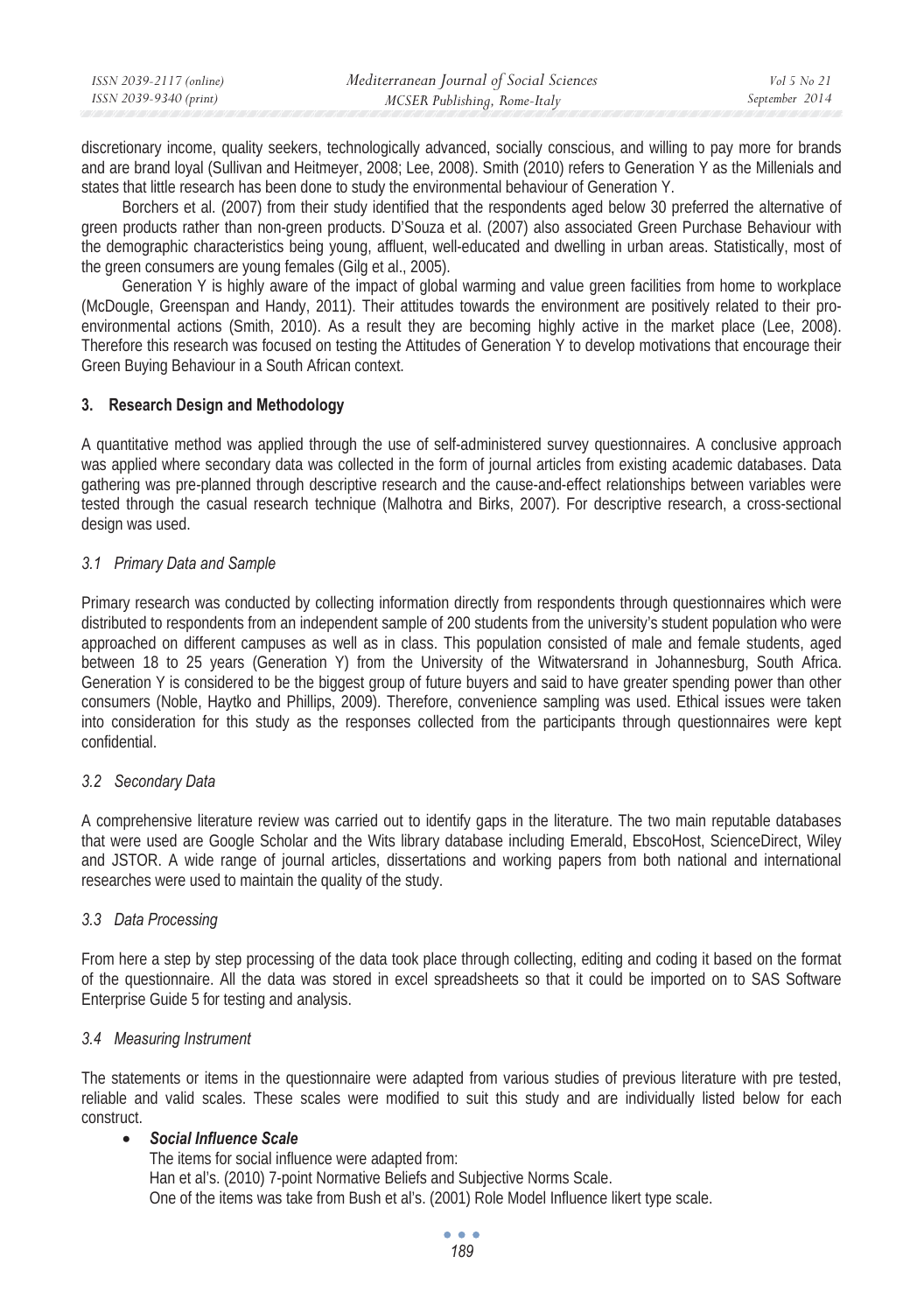#### • *Environmental Awareness Scale*

The items for this scale were adapted from: Mostafa's (2007) 7-point likert type Perceived Environmental Knowledge Scale. Bush et al's. (2001) three item Marketplace Knowledge Scale.

# • *Price Scale*  The items for the variable of price were mainly adapted from: Laroche et al's. (2001) 9-point Consumers' Willingness to pay Scale. Some of the items were modified and adapted from Han et al's. (2010) 7-point Control Beliefs Scale Bush et al's. (2001) three item Marketplace Knowledge Scale. Oliver et al's. (2011) propositions of Free Rider problems. • *Attitudes towards Green Products Scale*

Attitudes about green products were measured from a number of scales including: Laroche et al's. (2001) 9-point likert type attitudes scale Mostafa's (2007) three-item 5-point likert type green purchase attitudes scale Oliver et al's. (2011) attitude and beliefs propositions Grob's (1995) six-item 7-point likert type scale of recognition of environmental problems and negative emotional reactions.

# • *Green Purchase Behaviour Scale*

Green purchase behaviour consisted of a scale of items adapted from: Laroche et al's. (2001) 9-point likert type behaviours scale. Han et al's. (2010) seven-point behavioural beliefs, visit intention and environmental friendly activities scales. Mohr and Webb's (2005) 26-item 5-point response scale of socially responsible purchase and disposal.

Initially, a pilot study was done that consisted of a sample of 20 respondents. A cronbach alpha and principle component analysis confirmed the reliability and validity of the research instrument. This waas followed by the reverse coding of the negative statements. In this study 194 of the 200 questionnaires were completed and usable for analysis.

#### *3.5 Data Analysis*

A simple linear regression was used to test the relationships between different variables. social influence, environmental awareness and price were the independent variables. The dependent variables were and attitude towards green products and green purchase behaviour. Gender served as the moderating variable to test for the interaction between attitude and purchase behaviour. Hypotheses H<sub>1</sub> to H<sub>3</sub> tested the relationship between each indivudal influencing variable (social, influence, environmental awareness and price) and attitude. H4 tested the interaction of gender on the attitude-behaviour relationship, whereas H5 tested this relationship. These tests were conducted by means of a simple linear regression analysis. H<sub>6</sub> tested the combined relationship between the three influecing variables and Attitude through simple linear regression. These proposed hypotheses were as follows:

- H1: *There is a relationship between social influence and attitude of green products among generation Y consumers.*
- H2: *There is a relationship between environmental awareness and attitude of green products among generation Y consumers.*
- H3: *There is a relationship between price and attitude of green products among generation Y consumers.*
- H4: *The interaction of gender does have an influence on the relationship between attitude and green purchase behaviour among generation Y consumers.*
- H5: *There is a relationship between attitude and green purchase behaviour among generation Y consumers.*
- H6: *There is a relationship between social influence, environmental awareness and price and attitude among generation Y consumers.*

#### *3.6 Confidence Levels*

The confidence level used for this study was 95%, thus using an alpha value of 0.05.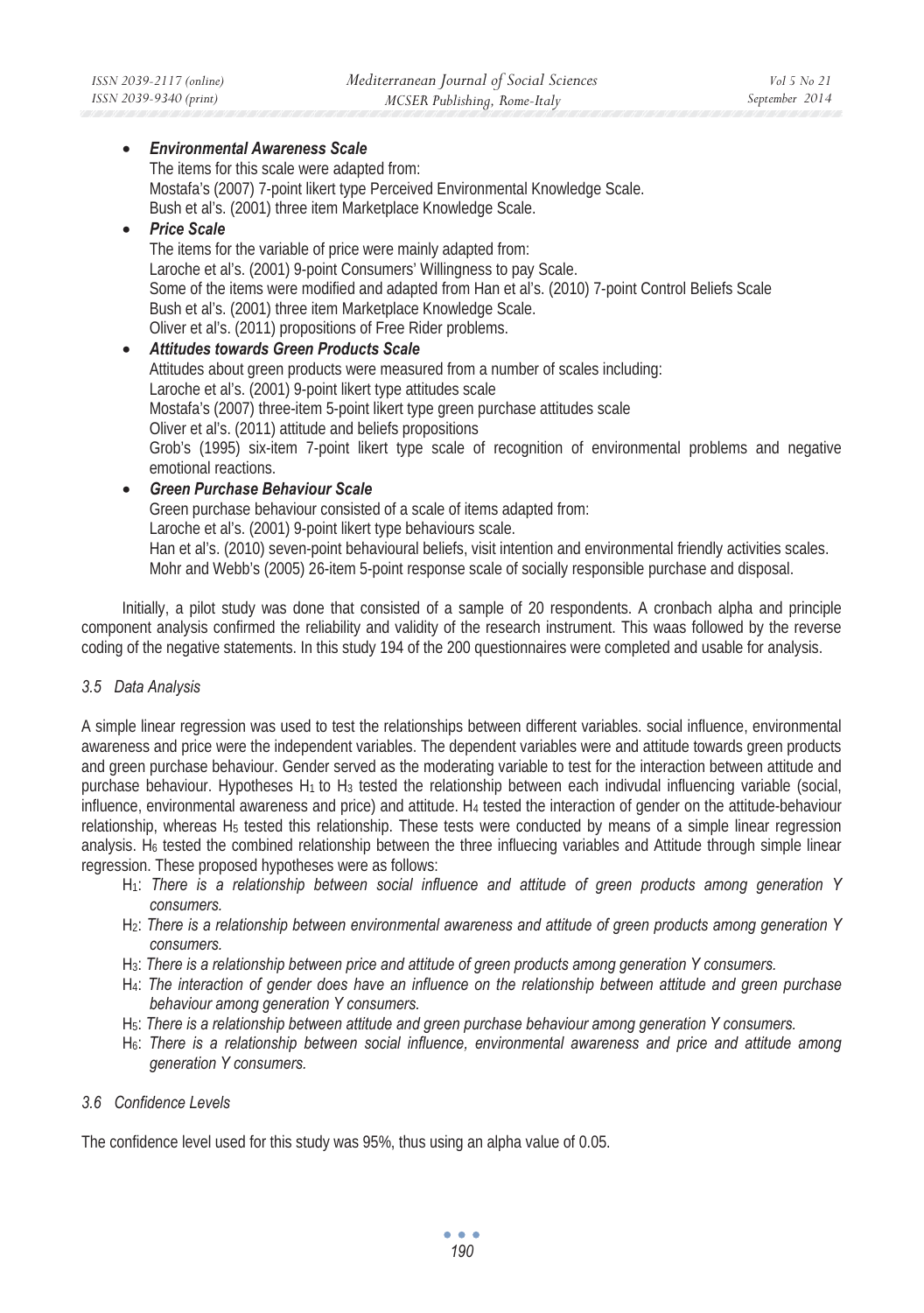# **4. Research Results**

This section presents the data analyses and the empirical results obtained from statistically testing the data.

# *4.1 Descriptive Statistics*

Descriptive statistics were also used to compare and analyse the responses in terms of respondent demographics. The first demographic characteristic analysed here was age where majority of the respondents were aged among 18 to 25 representing the age of the sample selected for the study. Looking at the demographic factor of gender, majority (65%) of the respondents were females with a total of 126 out of 194 in comparison to 69 male respondents. Also majority of the respondents belonged to the Faculty of Commerce, Law and Management. Descriptivm analysis tests that were used to determine the mean responses for all the study variables to track consumers' agreement or disagreement. The mean values from descriptive statistics showed that for all the variables except price, the values were between 3 (Neutral) and 4 (Agree) on the response scale.

| Table 1: Summary Statistics - Mean Responses for Variables |
|------------------------------------------------------------|
|------------------------------------------------------------|

| No. | <b>Analysis Variable</b>       | <b>Mean of Responses</b> |
|-----|--------------------------------|--------------------------|
|     | Social Influence               | 3.08                     |
|     | <b>Environmental Awareness</b> | 3.24                     |
|     | Price                          | 2.83                     |
|     | Attitude                       | 3.90                     |
|     | Green Purchase Behaviour       | 3.63                     |

# *4.2 Simple and Multiple Linear Regression Analysis*

All the hypotheses proposed for the purpose of the study (H1-H6) were supported with p-values of less than 0.01.This proved that there was a relationship between social influence, environmental awareness, price and attitude, individually as well as collectively. Also, there was a relationship between green purchase behaviour and attitude. The interaction of gender also had a positive impact on the correlation between attitude and green purchase behaviour. This showed that all the tested relationships were significant.

# *4.3 Outlier Diagnostics*

A test for the outlier diagnostics was conducted to check for data points (responses) that were different from others and had possibly affected the regression results. Various statistics were used to calculate the outliers range such as the residual statistic, RStudent statistic, Hat Diagonal (Leverage) statistic, COVRATIO statistic, DFFITS statistic and DFBETAS statistic. Once the statistic ranges were calculated, values were analysed through conditional formatting on excel to see if they all lied within the statistic range. Fourteen outliers were detected outside the range and removed from the study. The regression analyses were ran once again for all the relationships to see if the outliers had major effects. The values of R-Square and Coefficient Variance were checked to see if the absence of outliers improved the data results or not. The effects of removing outliers improved the results for the Linear Regression between social influence and attitude, environmental awareness and attitude, the interaction of gender and the multiple regression between social influence, environmental awareness, price and attitude. The new results for the tests were noted down. For the linear regressions between price and attitude and attitude and green purchase behaviour, the effect of outliers did not improve the results. Hence the original data results were retained for them.

# *4.4 Transformations*

Once the outlier diagnostics were considered, the residual plots for all the regressions were carefully aalysed to check the effects of removing outliers and improve the data further if there were any irregularities. In this case transformations of the data should be carried out. Transformations are also used to check for straight line relation in a Regression (Galpin and Krommenhoek, 2013). The data was transformed by means of a square root and log transformations and regression analysis were conducted again to check for the improvements in results. Similar to outlier diagnostics the values of R-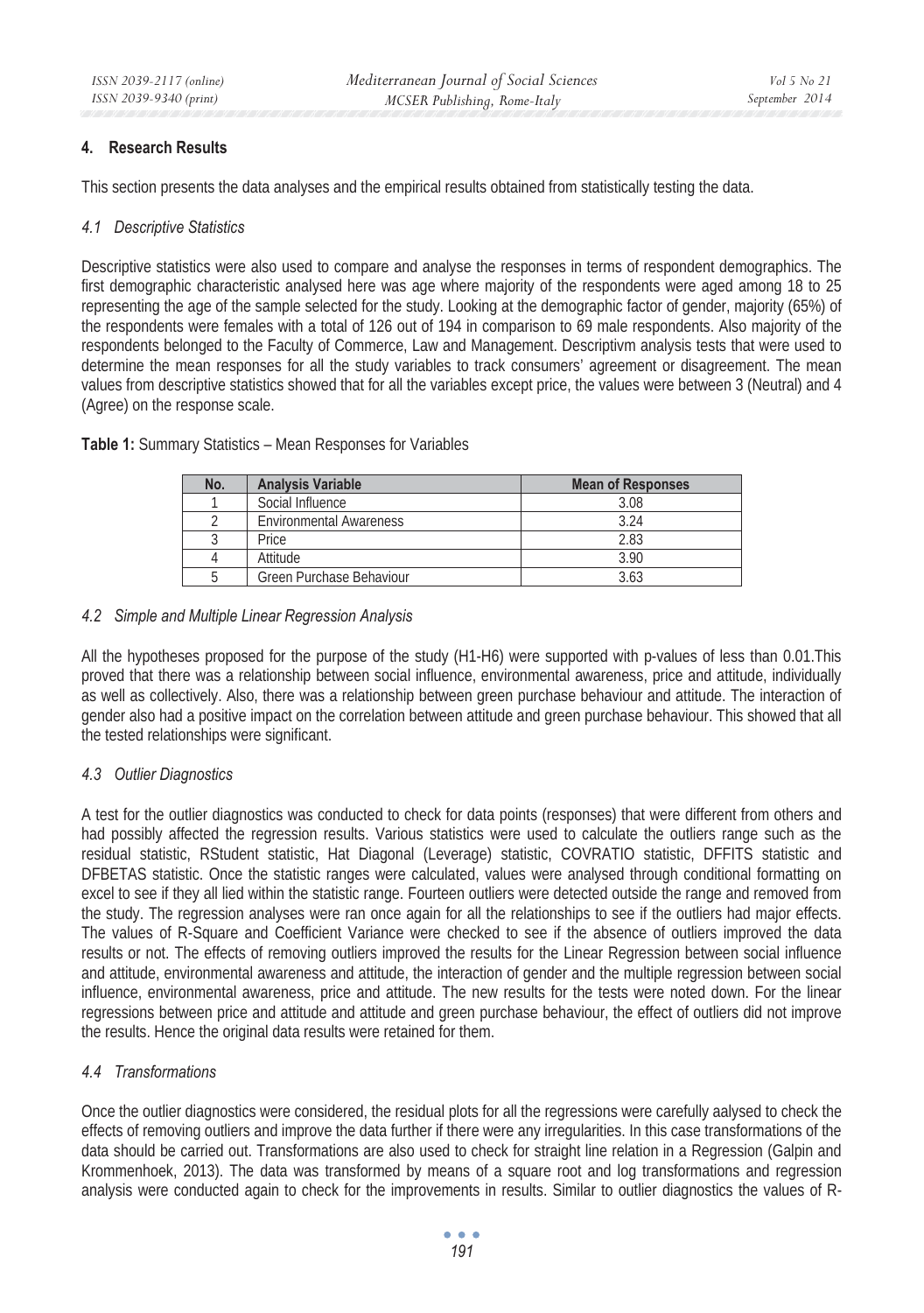| ISSN 2039-2117 (online) | Mediterranean Journal of Social Sciences | Vol 5 No 21    |
|-------------------------|------------------------------------------|----------------|
| ISSN 2039-9340 (print)  | MCSER Publishing, Rome-Italy             | September 2014 |

square and coefficient variance were analysed. These were compared to the values obtained in outlier diagnostics to check if the values increased or decreased. Transformation of the data showed improved results for the model for the linear regressions between social influence and attitude, price and attitude, the interaction of gender, attitude and green purchase behaviour and the multiple linear regression between social influence, environmental awareness, price and attitude. The only regression result that did not show any improvement after transformation was for the linear regression between environmental awareness and attitude.

#### *4.5 Hypotheses Testing after Outlier Diagnostics and Transformations*

The p-values obtained for all the regressions after re-analyses were significant ( $P = 0.0001$ ). According to results all the hypotheses (H<sub>1</sub> to H<sub>6</sub>) were be significant with positive relationships between all the variables.

#### *4.6 Pearson Correlation Coefficient Testing*

Pearson's correlation coefficients were used to determine the strength of relationships between the variables. Results indicated that none of the values were close to +1 or -1 but were positive (social influence and attitude – 0.39 or 39%, environmental awareness and attitude – 0.48 or 48%, price and attitude – 0.34 or 34%, attitude and green purchase behaviour – 0.76 or 76%). It can be concluded that the strength of all the correlations between the variables were positive but very low in terms of achieving a significant level of correlation statistically.

#### **5. Discussion and Conclusion**

The findings indicated that all three factors, namely social influence (H1), environmental awareness (H2) and price (H3) influenced consumer's attitude towards green products. This suggested support for the findings proposed by Han et al. (2010) and Grob (1995), Mostafa (2007) and Bush et al. (2001). Further, Oliver et al. (2011) and Laroche et al. (2001) respectively stated that social influence, environmental awareness and price influence attitudes towards green products. These findings posed several implications for marketers. Firstly, marketers can target their green marketing campaigns at friends and family in an attempt to influence the attitudes of Generation Y consumers (to utilize social influence). Secondly, marketers need to create awareness in order to influence attitudes. This can be done through awareness implemented in their IMC plans. The third factor, price, provides marketers with the opportunity to implement more affordable pricing strategies for green products, due to the sensitivity of consumers towards the high prices often associated with green products. Support for the fourth hypothesis was found indicating a significant difference between gender and both attitude and buying behaviour. Mostafa (2007) and Gatersleben et al. (2002) propose that males and females differ in their attitude and behaviour towards green products. Males tend to be less environmentally friendly than females. Therefore marketers targeting strategies should be improved to increase their purchase performance. Since males are less environmentally conscious consumers therefore an extra effort should be made into influencing the attitudes of males

The relationship between attitude and behaviour (H5) indicated positive results, which explains that the more positive an individual's attitude towards green products, the more likely that they will buy green products. Marketers should therefore consider individual needs and expectations and motivate consumers to create a positive attitude which will result in green purchase behaviour. This finding is consistent with previous literature (Grob, 1995; Gatersleben et al., 2002; Padel and Foster, 2005; Han et al., 2010).

#### **6. Contribution**

This study contributes both to theory and practice. Theoretically, this paper contributes to the fields of consumer behaviour and green marketing. It adds to current literature on predictors and motivators of green buying behaviour among the Generation Y consumers in Johannesburg. Secondly, it provides marketers with a clearer understanding as to how they can influence Generation Y's attitude and buying behaviour towards green products. More specifically, how marketing strategies could be tailored to utilise Social Influence, environmental awareness and price in order to accommodate for this market. With the Generation Y cohort being of crucial importance to marketers, companies can drive sales and increase market share through appropriate marketing strategies.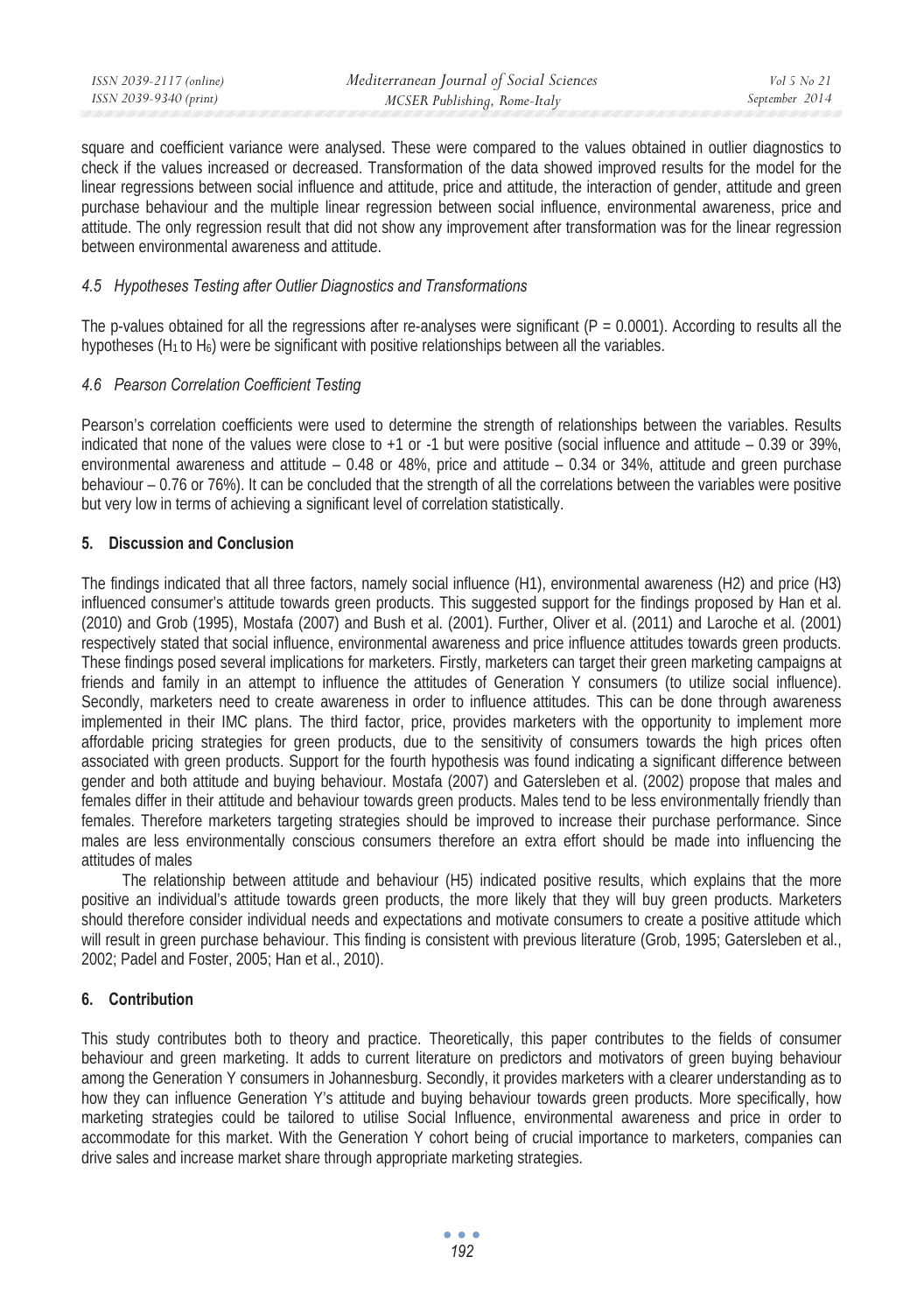# **7. Limitations**

Besides the contribution that this paper poses, there are several limitations. Firstly, this study has been conducted by using responses from a single sample of university students in South Africa and the results might not be as accurate to be generalised for Generation Y in a different context or region. Also there might be biases that could occur while students were answering the questionnaire, where their responses might have been influenced by their friends or other students on campus. Since convenience sampling was used, one possible bias would occur where equal number of students was not selected from each faculty and students were approached randomly, resulting in majority of them coming from one faculty. For this study only three external variables of social influence, environmental awareness and price influencing Attitude have been analysed. Several other factors can be tested. This study did not focus on a single product, which might have also influenced the findings.

#### **8. Conclusion and Recommendations for Future Research**

To conclude, among Generation Y consumers, social influence, environmental awareness and price influence both attitudes and purchase behaviour towards green products. Further, females are more likely to have a positive attitude and buying behaviour of green products. Future studies can explore the influence of other factors on attitude and buying behaviour among this cohort. Generation Y consumers in other regions can be researched to broaden the scope of the study. Future studies could conduct this research in light of a specific product category.

#### **References**

- Baker, J. P. & Ozaki, R. (2008). Pro-environmental products: Marketing influence on consumer purchase decision, *Journal of Consumer Marketing*, 25(5): 281-293.
- Bartels, J. & Hoogendam, K. (2011). The role of social identity and attitudes toward sustainability brands in buying behaviours for organic products. *Journal of Brand Management*, 18(9): 697-708.
- Bloch, P. H., Sherrell, D. L. & Ridgway, N. M. (1986). Consumer Search: An Extended Framework*. Journal of Consumer Research*, 13(1): 119-126.
- Borchers, A. M., Duke, J. M. & Parsons, G. R. (2007). Does willingness to pay for green energy differ by source? *Energy Policy*, 35: 3327–3334.
- Bush, A. J., Martin, C. A. & Clark, P. W. (2001). The Effect of Role Model Influence on Adolescents' Materialism and Marketplace Knowledge. *Journal of Marketing Theory and Practice*, 9(4): 27-36.
- Byron, E. (2005). New Penny Chain Goes For 'Missing Middle'. *The Wall Street Journal*, (February): 68-97.
- D'Souza, C., Taghian, M. & Khosla, R. (2007). Examination of environmental beliefs and its impact on the influence of price, quality and demographic characteristics with respect to green purchase intention. *Journal of Targeting, Measurement and Analysis for Marketing*, 15(2): 69-78.
- Eastman, J.K. & Liu, J. (2012). The impact of generational cohorts on status consumption: an exploratory look at generational cohort and demographics on status consumption, *Journal of Consumer Marketing*, 29(2): 93-102.
- Fraj, E. & Martinez, E. (2007). Ecological consumer behaviour: an empirical analysis. *International Journal of Consumer Studies*, 31: 26– 33.
- Gadenne, D. L., Kennedy, J. & McKeiver, C. (2009). An Empirical Study of Environmental Awareness and Practices in SMEs. *Journal of Business Ethics*, 84: 45–63.
- Galpin, J. S. & Krommenhoek, R. E. (2013). Course Notes for Statistical Research Design and Analysis. School of Statistics and Actuarial Science, University of the Witwatersrand, Johannesburg, SA.
- Gatersleben, B., Steg, L. & Vlek, C. (2002). Measurement and Determinants of Environmentally Significant Consumer Behavior. *Environment and Behavior*, 34(3): 335-362.
- Gilg, A., Barr, S. & Ford, N. (2005). Green consumption or sustainable lifestyles? Identifying the sustainable consumer. *Futures*, 37: 481–504.
- Grant, J. (2008). Green Marketing. *Strategic Direction*, 24(6): 25-27.
- Grob, A. (1995). A Structural Model Of Environmental Attitudes And Behaviour. *Journal of Environmental Psychology*, 15: 209-220.
- Han, H., Hsu, L. & Sheu, C. (2010). Application of the Theory of Planned Behavior to green hotel choice: Testing the effect of environmental friendly activities. *Tourism Management*, 31: 325–334.
- Hansla, A., Gamble, A., Juliusson, A. & Garling, T. (2008). Psychological determinants of attitude towards and willingness to pay for green electricity. *Energy Policy*, 36: 768–774.
- Hoyer, W. & MacInnis, D. (2004). Consumer Behavior, Houghton Mifflin, Boston, MA.
- Hughner, R. S., McDonagh, P., Andrea, P., Shultz, C. J. & Stanton, J., (2007). Who are organic food consumers? A compilation and review of why people purchase organic food, Journal of Consumer Behaviour, 6(2-3): 94-110.
- Laroche, M., Bergeron, J. & Barbaro-Forleo, G. (2001). Targeting consumers who are willing to pay more for environmentally friendly